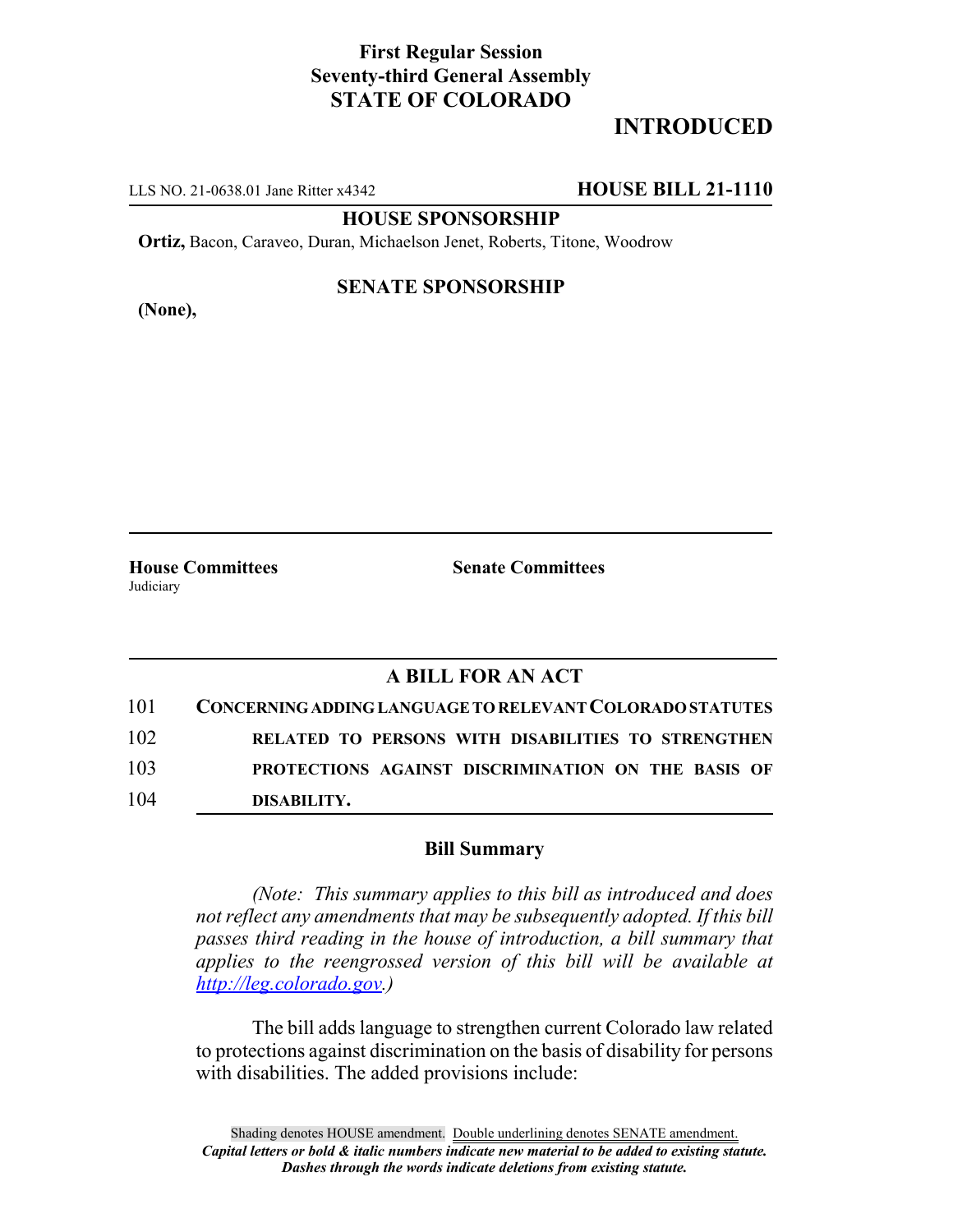- ! Prohibiting a person with a disability from being excluded from participating in or being denied the benefits of services, programs, or activities of a public entity;
- Clarifying that such prohibition includes the failure of a public entity to substantially comply with web content accessibility guidelines established and published by an international consortium;
- Any Colorado agency with the authority to promulgate rules shall not promulgate a rule that provides less protection than that provided by the "Americans with Disabilities Act of 1990".

| $\mathbf{1}$   | Be it enacted by the General Assembly of the State of Colorado:           |
|----------------|---------------------------------------------------------------------------|
| $\overline{2}$ | <b>SECTION 1.</b> In Colorado Revised Statutes, 24-34-301, amend          |
| 3              | $(5.4)$ and $(5.6)$ as follows:                                           |
| $\overline{4}$ | 24-34-301. Definitions. As used in parts 3 to 8 of this article 34,       |
| 5              | unless the context otherwise requires:                                    |
| 6              | $(5.4)$ "Public entity" has the same meaning as set forth in Title H      |
| $\overline{7}$ | of the federal "Americans with Disabilities Act of 1990", 42 U.S.C. sec.  |
| 8              | 12131, and its related amendments and implementing regulations. MEANS:    |
| 9              | (a) ANY STATE OR LOCAL GOVERNMENT; OR                                     |
| 10             | (b) ANY DEPARTMENT, AGENCY, SPECIAL PURPOSE DISTRICT, OR                  |
| 11             | OTHER INSTRUMENTALITY OF A STATE OR LOCAL GOVERNMENT.                     |
| 12             | (5.6) "Qualified individual with a disability" or "individual with        |
| 13             | a disability" has the same meaning as set forth in the federal "Americans |
| 14             | with Disabilities Act of 1990", 42 U.S.C. sec. 12131, and its related     |
| 15             | amendments and implementing regulations MEANS AN INDIVIDUAL WHO,          |
| 16             | WITH OR WITHOUT REASONABLE MODIFICATIONS TO RULES, POLICIES, OR           |
| 17             | PRACTICES; THE REMOVAL OF ARCHITECTURAL, COMMUNICATION, OR                |
| 18             | TRANSPORTATION BARRIERS; OR THE PROVISION OF AUXILIARY AIDS AND           |
| 19             | SERVICES, MEETS THE ESSENTIAL ELIGIBILITY REQUIREMENTS FOR THE            |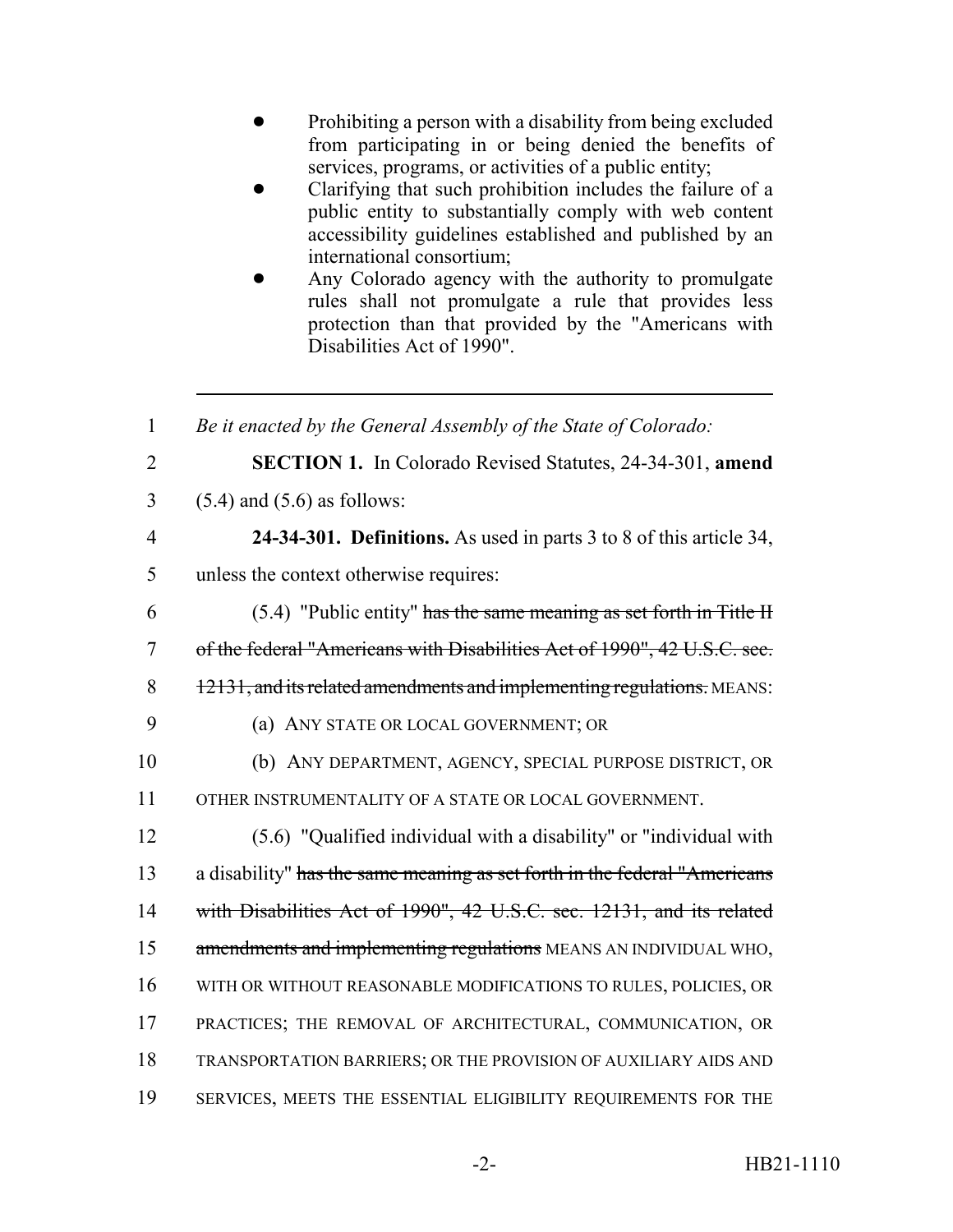RECEIPT OF SERVICES OR THE PARTICIPATION IN PROGRAMS OR ACTIVITIES PROVIDED BY A PUBLIC ENTITY.

 **SECTION 2.** In Colorado Revised Statutes, 24-34-802, **amend** (1), (2)(a) introductory portion, and (2)(a)(III); and **add** (5) as follows:

 **24-34-802. Violations - penalties - immunity.** (1) (a) It is a discriminatory practice and unlawful for any person OR GROUP to 7 discriminate against any AN individual or group because such THE person or group has opposed any practice made a discriminatory practice based 9 on disability pursuant to part 5, 6, or 8 of this article ARTICLE 34, or 10 because such THE person or group has made a charge, testified, assisted, or participated in any manner in an investigation, proceeding, or hearing 12 conducted pursuant to part 5, 6, or 8 of this article ARTICLE 34.

 (b) AN INDIVIDUAL WITH A DISABILITY, AS DEFINED IN SECTION 24-34-301(5.6), SHALL NOT, BY REASON OF THE INDIVIDUAL'S DISABILITY, 15 BE EXCLUDED FROM PARTICIPATION IN OR BE DENIED THE BENEFITS OF SERVICES, PROGRAMS, OR ACTIVITIES PROVIDED BY A PUBLIC ENTITY, AS DEFINED IN SECTION 24-34-301 (5.4), OR BE SUBJECTED TO 18 DISCRIMINATION BY ANY SUCH ENTITY.

 (c) DISCRIMINATION PURSUANT TO THIS SECTION INCLUDES THE FAILURE OF A PUBLIC ENTITY TO SUBSTANTIALLY COMPLY WITH THE MOST RECENT WEB CONTENT ACCESSIBILITY GUIDELINES PROMULGATED AND 22 PUBLISHED BY THE WORLD WIDE WEB CONSORTIUM WEB ACCESSIBILITY INITIATIVE OR THE INTERNATIONAL ACCESSIBILITY GUIDELINES WORKING GROUP, OR ANY SUCCESSOR GROUP OR ORGANIZATION, OR ANY SUBSEQUENT UPDATES OR REVISIONS TO SUCH GUIDELINES BY ANY SUCCESSOR GROUP OR ORGANIZATION.

27 (2) (a)  $\overrightarrow{A}$  qualified AN individual with a disability, as defined in